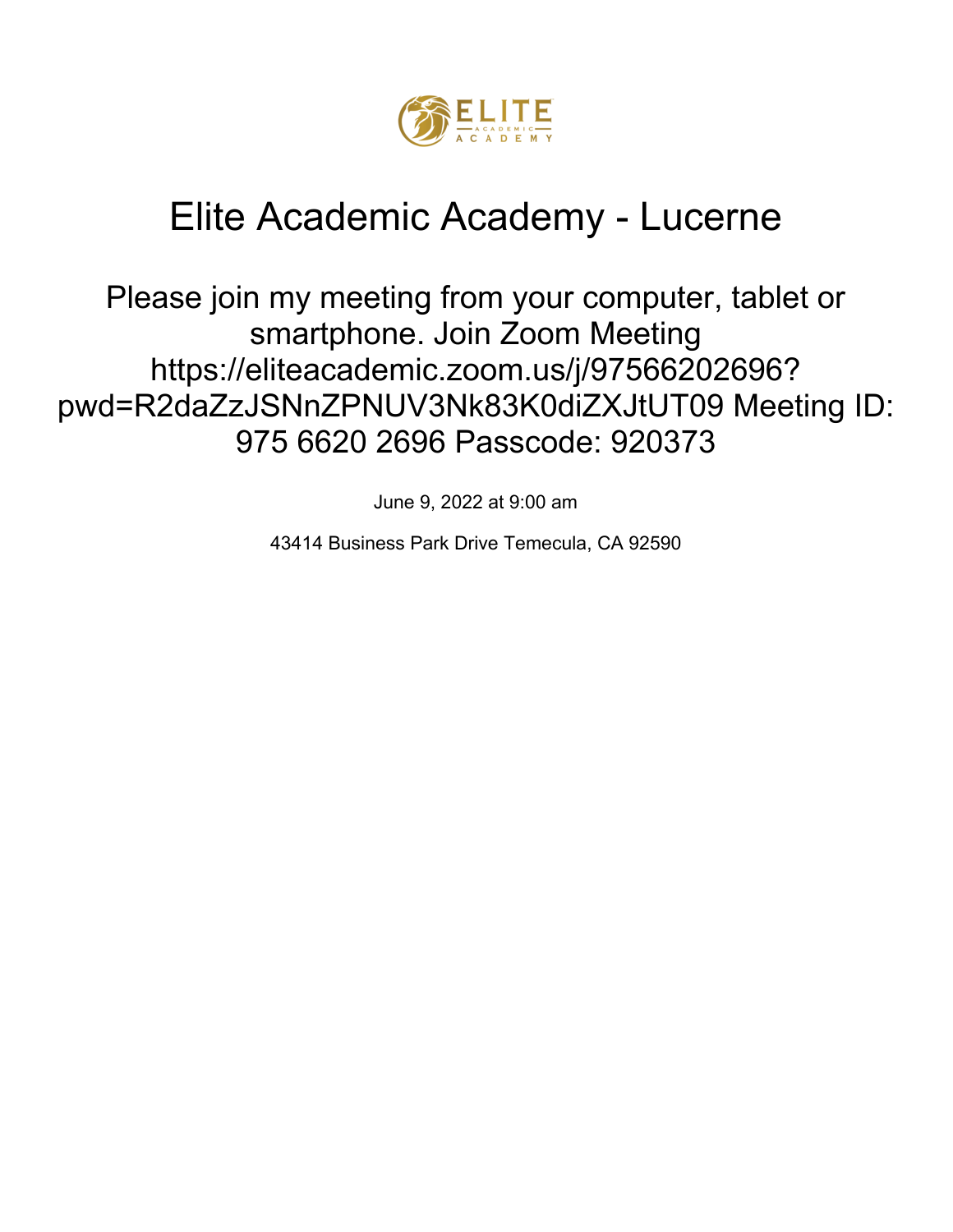

#### Elite Academic Academy - Lucerne June 9, 2022

#### Board Of Directors - Elite Academic Academy - Lucerne

#### Meeting Location

Due to the ongoing COVID-19 pandemic, this meeting will be held via teleconference only.

Members of the public may observe the meeting and offer public comment using the

following dial-in numbers and/or internet link:Join Zoom Meeting https://eliteacademic.zoom.us/j/97566202696? pwd=R2daZzJSNnZPNUV3Nk83K0diZXJtUT09 Meeting ID: 975 6620 2696 Passcode: 920373. One tap mobile +16699009128,,97566202696#,,,,\*920373# US (San Jose) Passcode: 920373

# Time: 1.0 Call To Order

Roll Call: Susan McDougal, Cody Simms, Kent Christensen

## 2.0 Approve/Adopt the Agenda

It is recommended the Board of Directors adopt as presented the agenda for the Board Meeting of June 9, 2022.

## 3.0 Public Comment -Closed Session

The public has a right to comment on any items of the closed session agenda. Members of the public will be permitted to comment on any other item within the Board's jurisdiction under section 8.0 Public Comments at Board Meetings.

## 4.0 Adjourn to Closed Session

The board will consider and may act on any of the Closed Session matters listed in Agenda Item 14.0.

## 5.0 Closed Session

The Board will consider and may act on any of the following items in closed session; any action taken in closed session will be reported in open session as required by law.

5.1 Personnel Matters (With respect to every item of business to be discussed in closed session pursuant to Government Code Section 54957.6)

5.2 Employer/Employee Relations (With respect to every item of business to be discussed in closed session pursuant to Government Code Section 54957.6)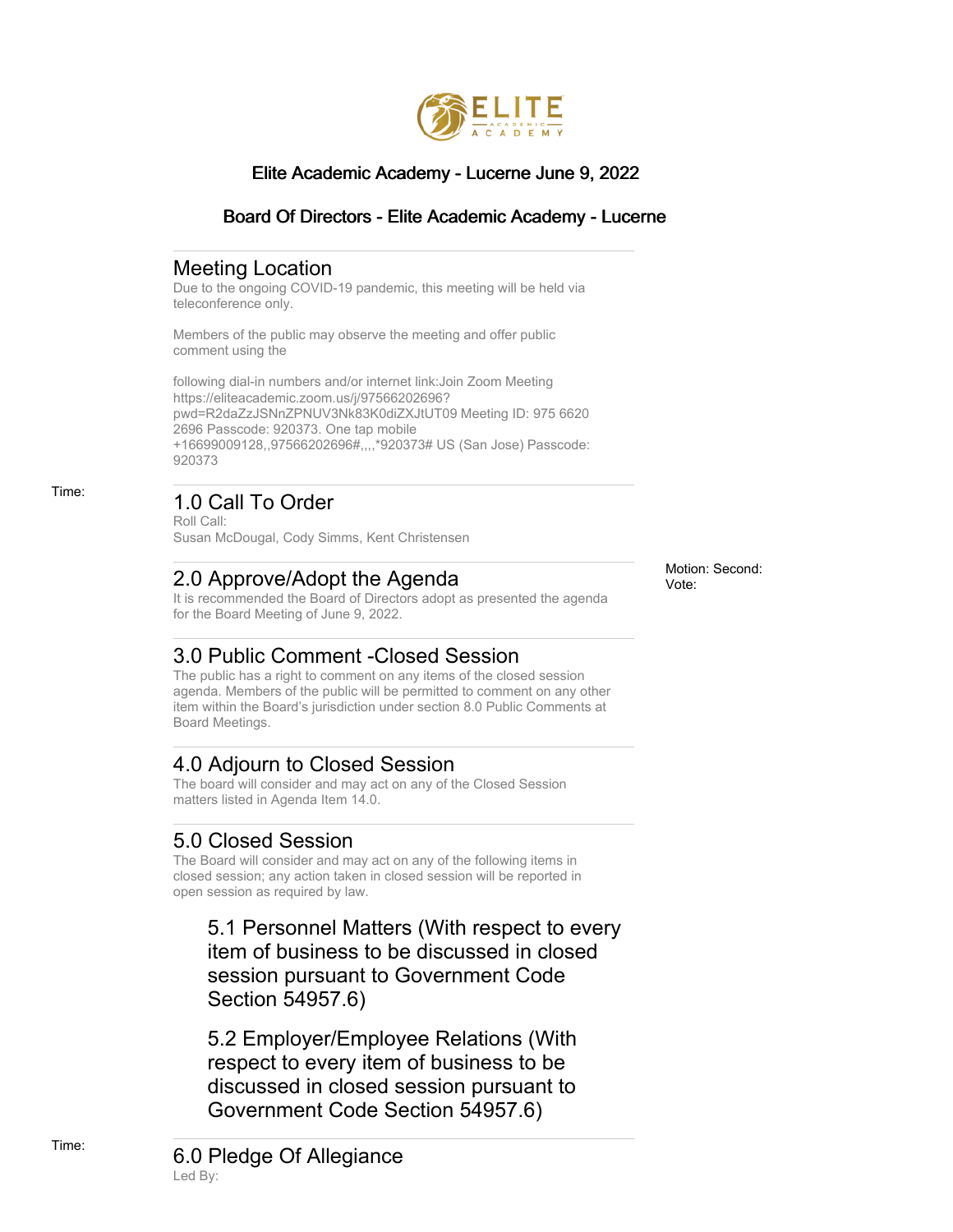# 7.0 Open Session

#### 8.0 Public Comment

Please submit a request to speak to the Board of Directors. Cards can be asked for by emailing galtamirano@eliteacademic.com. Please complete and return the form for agendized or non-agendizied items, prior to the meeting. Not more than three (3) minutes are to be allotted to any one (1) speaker, and no more than twenty (20) minutes on the same subject. This portion of the agenda is for comments, recognitions and reports to the Board and is not intended to be a question and answer period. If you have questions for the Board, please provide the Board President with a written copy and an administrator will provide answers at a later date. A request for disability-related modifications or accommodations in order to participate in the public meeting, including auxiliary aids or services, may be made to Ms. Meghan Freeman at mfreeman@eliteacademic.com at least 72 hours prior to the meeting.

#### 9.0 General Functions

#### 9.1 Informational Items

A. CEO Report

#### B. Student Academic Awards Presentation

#### 9.2 Consent Agenda

It is recommended that the board approve the following consent agenda items.

# A. Meeting Minutes from May 5, 2022

EAA-LU 05.05.2022.pdf

#### B. Warrant Register

#### C. Job Descriptions

JD - Compliance Coordinator (pending board approval).pdf

JD - Credit Recovery\_Acceleration Lead Stipend (rider) (pending board approval).pdf

- JD SPED Liaison (pending board approval) .pdf
- JD MTSS Content Teacher (pending board approval).pdf

#### D. Re-Occurring Annual Expenses

#### E. New Instructional Materials Community **Partners**

Elite Academic Instructional Service Community Partner\_June\_2022 - VCI Community Partners.pdf

#### 10.0 Personnel Services

#### 10.1 Temporary Classified Hires It is recommended that the board ratify the following Temporary Classified Hires for Elite Academic Academy - Lucerne.

Motion: Second: Vote: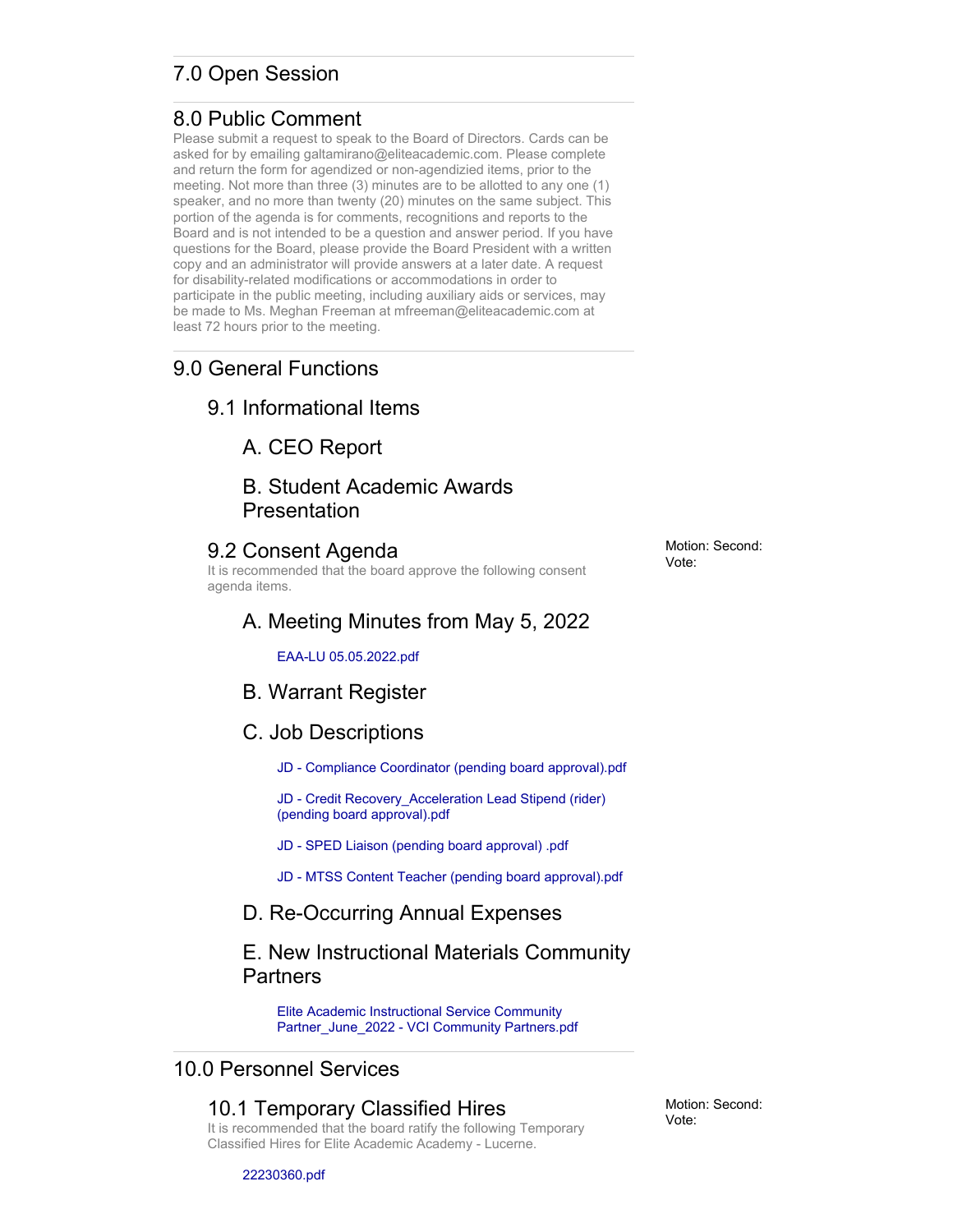22230369.pdf

22230309 .pdf

22231125.pdf

22230362.pdf

#### 10.2 Temporary Certificated Hires

It is recommended that the board ratify the following Temporary Certificated Hires for Elite Academic Academy - Lucerne.

22230364.pdf

22230368.pdf

22230305.pdf

#### 10.2 Certificated Employee Contracts

It is recommended that the board ratify the following Certificated Employee Contracts for Elite Academic Academy - Lucerne.

22230361.pdf

22230357.pdf

22230354.pdf

22230352.pdf

#### 10.3 Classified Hires

It is recommended that the board ratify the following Classified Hires for Elite Academic Academy - Lucerne.

22230356.pdf

#### 10.4 Employee Contract Addendums

It is recommended that the board ratify the following Employee Contract Addendums for Elite Academic Academy - Lucerne.

22230362.pdf

#### 10.5 Letters of Intent for Temporary Certificated Hires

It is recommended that the board ratify the following Letters of Intent for Temporary Certificated Hires for Elite Academic Academy - Lucerne.

22.23 Metzger LOI Signed.pdf

- 22.23 Bailey LOI Signed.pdf
- 22.23 Barkan LOI Signed.pdf
- 22.23 Bonsteel LOI Signed.pdf
- 22.23 LeBoss LOI Signed.pdf
- 22.23 Lewis LOI Signed.pdf
- 22.23 Livingston LOI Signed.pdf
- 22.23 M. Martinez LOI Signed.pdf
- 22.23 Metoyer LOI Signed.pdf
- 22.23 Pearce LOI Signed.pdf

22.23 R. Sanchez LOI Signed.pdf

Motion: Second: Vote:

Motion: Second: Vote:

Motion: Second: Vote:

Motion: Second: Vote: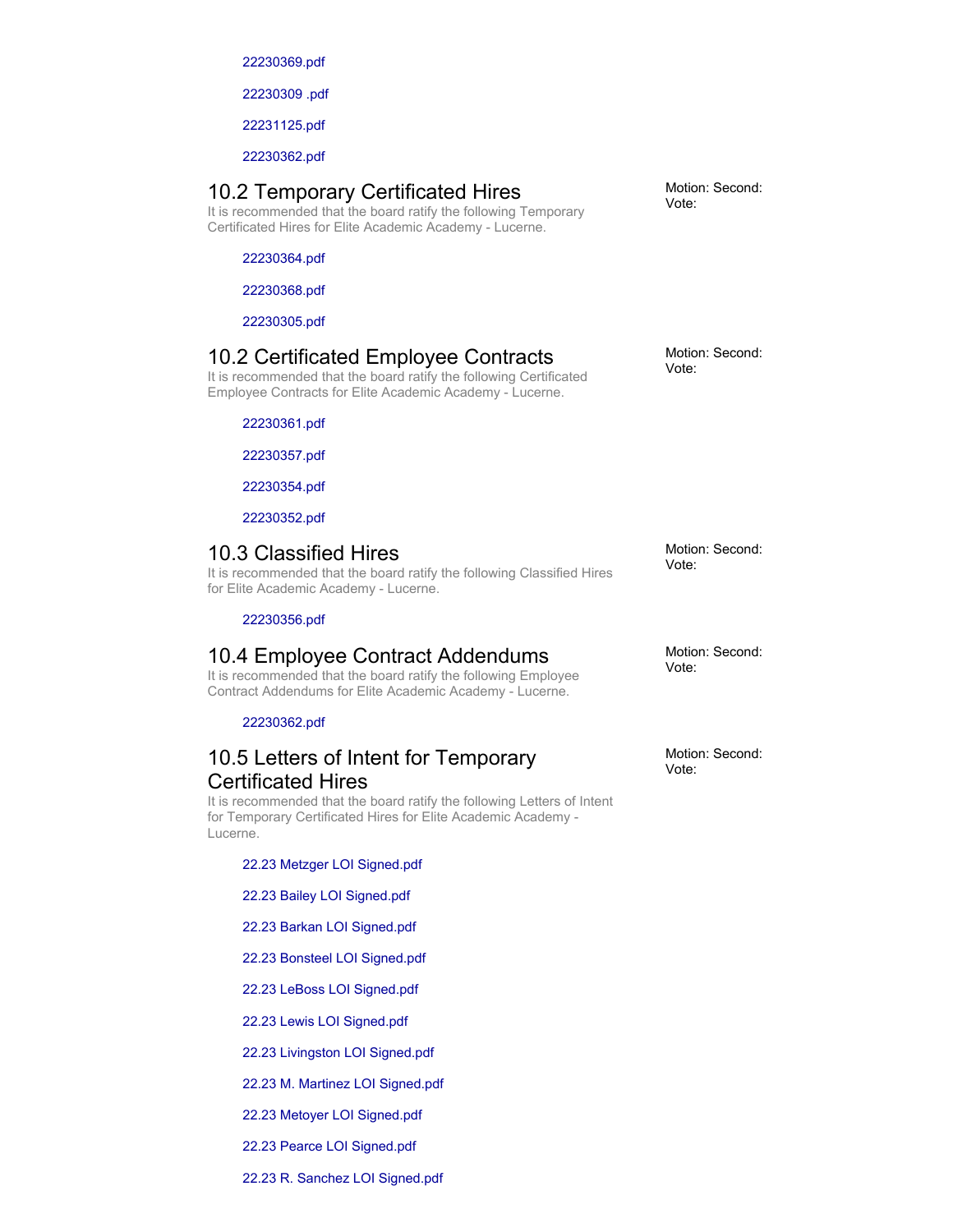22.23 Rubio LOI Signed.pdf

22230368.pdf

22.23 Silva LOI Signed.pdf

22.23 Thompson LOI Signed.pdf

22.23 Williams LOI Signed.pdf

22.23 Anguiniga-Campos LOI Signed.pdf

22.23 Perez LOI Signed.pdf

22.23 Seidler LOI Signed.pdf

22.23 Knaus LOI Signed.pdf

#### 10.6 Staffing Calendar 201 (12 months)

It is recommended that the board approve the following Staffing Calendar 201 (12 months) for Elite Academic Academy - Lucerne.

2022-2023 Staffing Calendars - 201 (12 month) (New Hire).pdf

#### 11.0 Public Hearing

Please submit a Request to Speak to the Board of Directors. Cards can be asked for by emailing mfreeman@eliteacademic.com completing and returning it, For non-agendizied items to the CEO, prior to the meeting. Not more than three (3) minutes are to be allotted to any one (1) speaker, and no more than twenty (20) minutes on the same subject. This portion of the agenda is for comments, recognitions and reports to the Board and is not intended to be a question and answer period. If you have questions for the Board, please provide the Board President with a written copy and an administrator will provide answers at a later date.

Open (Time): Close (Time):

Open (Time): Close (Time):

#### 11.1 2022/2023 Annual Budget Hearing

#### 11.2 2022/2023 Local Control Accountability Plan (LCAP)

#### 12.0 Business Services

#### 12.1 State of Emergency Policy

The Board will review and consider approval of a proposed resolution finding that the proclamation of a state of emergency continues and that local health officials have continued to recommend measures to promote social distancing such that meeting in person would present an imminent risk to the health or safety of the attendees and that, therefore, the Board of Directors will continue to meet remotely in order to ensure the health and safety of attendees.

LU-Resolution recognizing a state of emergency and authorizing teleconferenced meetings pursuant to AB 361.pdf

#### 12.2 Certification of Signatures

It is recommended that the board approve the Certification of Signatures for Elite Academic Academy- Lucerne.

#### EAA-LU 2022 Certification of Signatures(pending signatures).pdf

#### 12.3 Bill.com Proposal

It is recommended that the board approve the following Bill.com Quote for Elite Academic Academy - Lucerne.

Motion: Second: Vote:

Motion: Second: Vote:

Motion: Second:

Vote:

Bill.com Renewal Quote 22.23.pdf